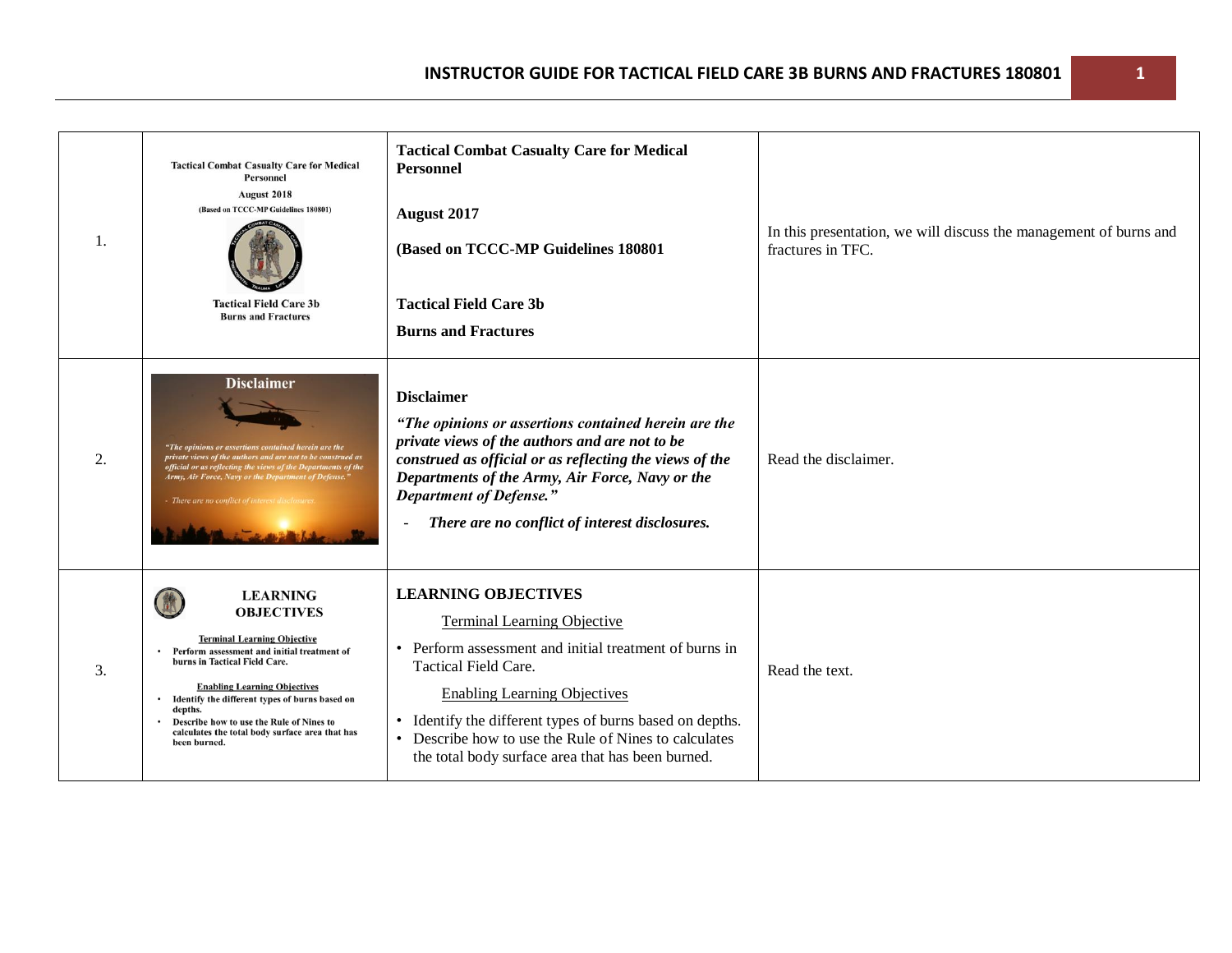| 4. | <b>LEARNING OBJECTIVES</b><br><b>Enabling Learning Objectives</b><br>Describe the fluid resuscitation strategy for<br>burned casualties using the USAISR Rule of<br>Tens.<br>Describe the techniques used to cover burn<br>areas and to protect the casualty from<br>hypothermia.<br>Identify the airways and pulmonary<br>complications that can ensue from burns and<br>the associated smoke inhalation.                                   | <b>LEARNING OBJECTIVES</b><br><b>Enabling Learning Objectives</b><br>• Describe the fluid resuscitation strategy for burned<br>casualties using the USAISR Rule of Tens.<br>• Describe the techniques used to cover burn areas and<br>to protect the casualty from hypothermia.<br>• Identify the airways and pulmonary complications<br>that can ensue from burns and the associated smoke<br>inhalation.                                      | Read the text.       |
|----|----------------------------------------------------------------------------------------------------------------------------------------------------------------------------------------------------------------------------------------------------------------------------------------------------------------------------------------------------------------------------------------------------------------------------------------------|-------------------------------------------------------------------------------------------------------------------------------------------------------------------------------------------------------------------------------------------------------------------------------------------------------------------------------------------------------------------------------------------------------------------------------------------------|----------------------|
| 5. | <b>LEARNING OBJECTIVES</b><br><b>Terminal Learning Objective</b><br>Perform assessment and initial treatment of<br>fractures in Tactical Field Care.<br><b>Enabling Learning Objectives</b><br>Identify the signs, symptoms, and<br>considerations of a fractured extremity in<br>tactical field care.<br>Describe the application of a splint to a<br>suspected fracture in Tactical Field Care.                                            | <b>LEARNING OBJECTIVES</b><br><b>Terminal Learning Objective</b><br>• Perform assessment and initial treatment of fractures<br>in Tactical Field Care.<br><b>Enabling Learning Objectives</b><br>Identify the signs, symptoms, and considerations of a<br>fractured extremity in tactical field care.<br>• Describe the application of a splint to a suspected<br>fracture in Tactical Field Care.                                              | Read the text.       |
| 6. | <b>Tactical Field Care Guidelines</b><br>14. Burns<br>a. Facial burns, especially those that occur in closed spaces,<br>may be associated with inhalation injury. Aggressively<br>monitor airway status and oxygen saturation in such patients<br>and consider early surgical airway for respiratory distress or<br>oxygen desaturation.<br>b. Estimate total body surface area (TBSA) burned to the<br>nearest 10% using the Rule of Nines. | <b>Tactical Field Care Guidelines</b><br>14. Burns<br>a. Facial burns, especially those that occur in closed<br>spaces, may be associated with inhalation injury.<br>Aggressively monitor airway status and oxygen<br>saturation in such patients and consider early<br>surgical airway for respiratory distress or oxygen<br>desaturation.<br>b. Estimate total body surface area (TBSA) burned<br>to the nearest 10% using the Rule of Nines. | Read the guidelines. |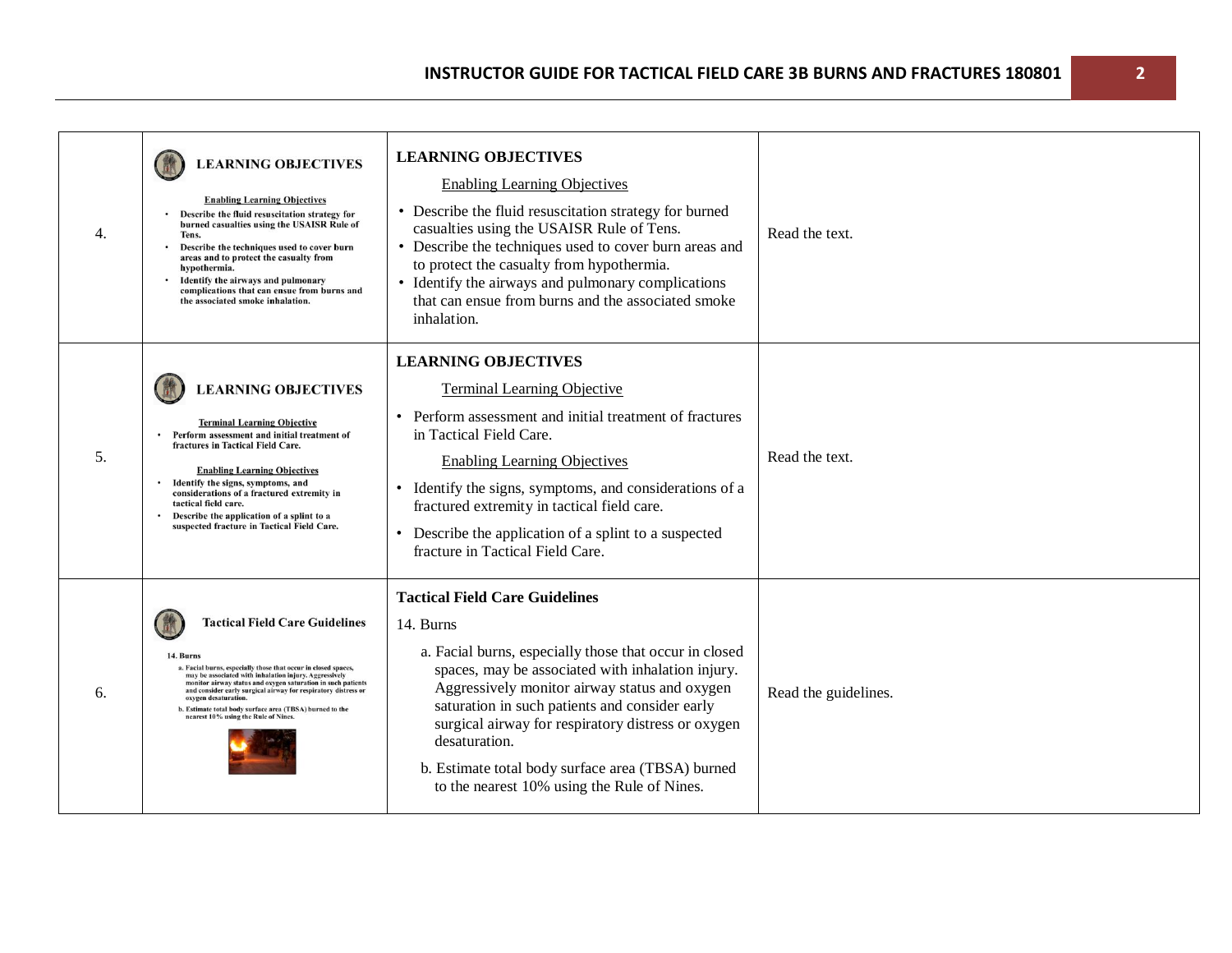| 7. | <b>Tactical Field Care Guidelines</b><br>14. Burns (cont)<br>c. Cover the burn area with dry, sterile dressings.<br>For extensive burns (>20%), consider placing the<br>casualty in the Heat Reflective Shell or Blizzard<br><b>Survival Blanket from the Hypothermia</b><br>Prevention Kit in order to both cover the burned<br>areas and prevent hypothermia.                                                                                                    | <b>Tactical Field Care Guidelines</b><br>14. Burns (cont)<br>c. Cover the burn area with dry, sterile dressings.<br>For extensive burns $(>20\%)$ , consider placing the<br>casualty in the Heat Reflective Shell or Blizzard<br>Survival Blanket from the Hypothermia<br>Prevention Kit in order to both cover the burned<br>areas and prevent hypothermia.                                                                                                       | Read the guideline. |
|----|--------------------------------------------------------------------------------------------------------------------------------------------------------------------------------------------------------------------------------------------------------------------------------------------------------------------------------------------------------------------------------------------------------------------------------------------------------------------|--------------------------------------------------------------------------------------------------------------------------------------------------------------------------------------------------------------------------------------------------------------------------------------------------------------------------------------------------------------------------------------------------------------------------------------------------------------------|---------------------|
| 8. | <b>Tactical Field Care Guidelines</b><br>14. Burns (cont)<br>d. Fluid resuscitation (USAISR Rule of Ten)<br>• If burns are greater than 20% of TBSA, fluid<br>resuscitation should be initiated as soon as<br>IV/IO access is established. Resuscitation<br>should be initiated with Lactated Ringer's,<br>normal saline, or Hextend. If Hextend is used,<br>no more than 1000 ml should be given,<br>followed by Lactated Ringer's or normal<br>saline as needed. | <b>Tactical Field Care Guidelines</b><br>14. Burns (cont)<br>d. Fluid resuscitation (USAISR Rule of Ten)<br>• If burns are greater than 20% of TBSA, fluid<br>resuscitation should be initiated as soon as<br>IV/IO access is established. Resuscitation<br>should be initiated with Lactated Ringer's,<br>normal saline, or Hextend. If Hextend is used,<br>no more than 1000 ml should be given,<br>followed by Lactated Ringer's or normal saline<br>as needed. | Read the guideline. |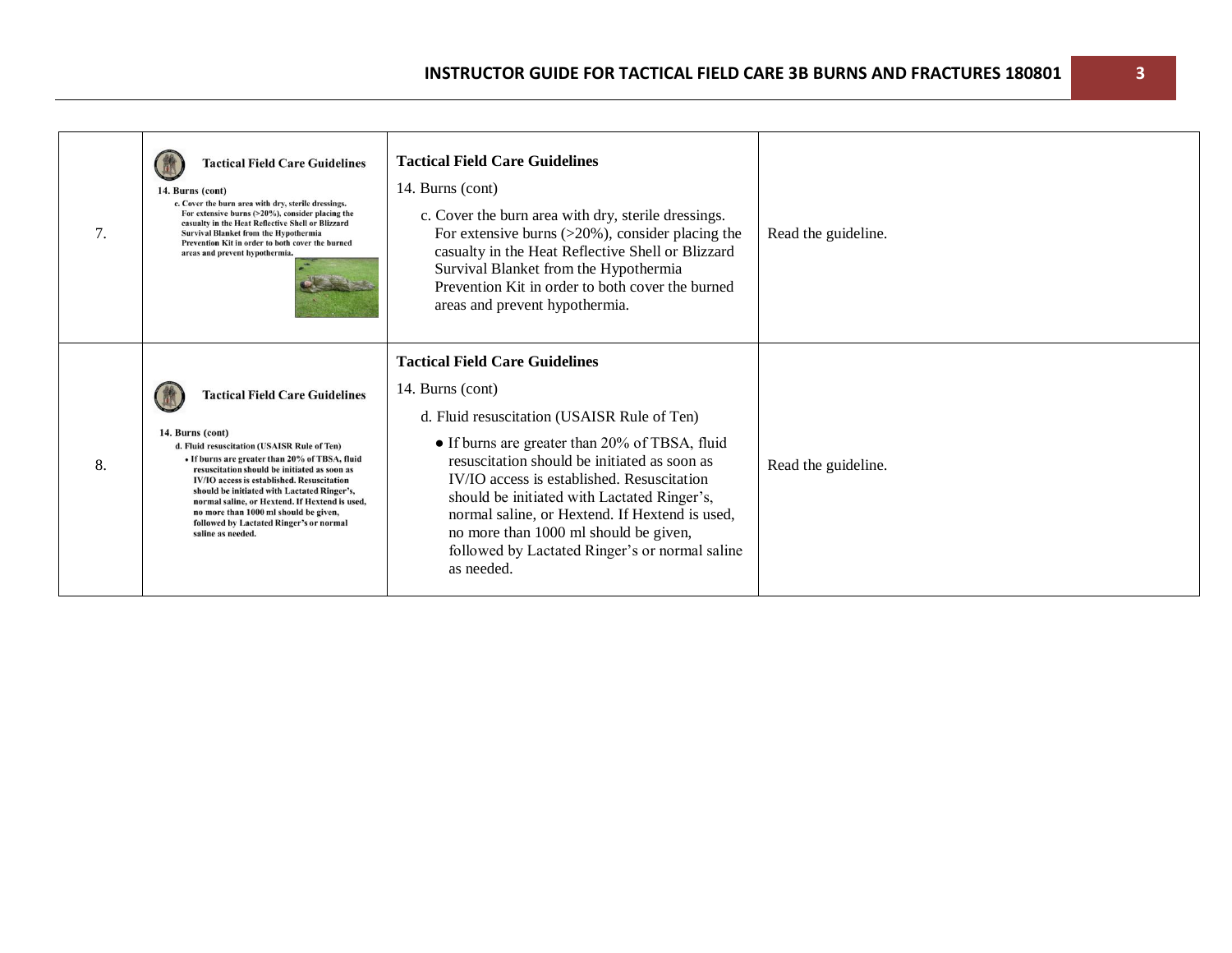| 9.  | <b>Tactical Field Care Guidelines</b><br>14. Burns<br>d. Fluid resuscitation (USAISR Rule of Ten) (cont)<br>• Initial IV/IO fluid rate is calculated as %TBSA x<br>10ml/hr for adults weighing 40-80 kg.<br>• For every 10 kg ABOVE 80 kg, increase initial<br>rate by 100 ml/hr.<br>• If hemorrhagic shock is also present, resuscitation<br>for hemorrhagic shock takes precedence over<br>resuscitation for burn shock. Administer IV/IO<br>fluids per the TCCC Guidelines in Section (6). | <b>Tactical Field Care Guidelines</b><br>14. Burns<br>d. Fluid resuscitation (USAISR Rule of Ten) (cont)<br>• Initial IV/IO fluid rate is calculated as %TBSA<br>x 10ml/hr for adults weighing 40-80 kg.<br>• For every 10 kg ABOVE 80 kg, increase<br>initial rate by 100 ml/hr.<br>• If hemorrhagic shock is also present,<br>resuscitation for hemorrhagic shock takes<br>precedence over resuscitation for burn shock.<br>Administer IV/IO fluids per the TCCC<br>Guidelines in Section (6). | Read the guideline.  |
|-----|-----------------------------------------------------------------------------------------------------------------------------------------------------------------------------------------------------------------------------------------------------------------------------------------------------------------------------------------------------------------------------------------------------------------------------------------------------------------------------------------------|--------------------------------------------------------------------------------------------------------------------------------------------------------------------------------------------------------------------------------------------------------------------------------------------------------------------------------------------------------------------------------------------------------------------------------------------------------------------------------------------------|----------------------|
| 10. | <b>Tactical Field Care Guidelines</b><br>14. Burns (cont)<br>e. Analgesia in accordance with TCCC Guidelines<br>in Section (10) may be administered to treat<br>burn pain.<br>f. Prehospital antibiotic therapy is not indicated<br>solely for burns, but antibiotics should be given<br>per TCCC guidelines in Section (11) if indicated<br>to prevent infection in penetrating wounds.                                                                                                      | <b>Tactical Field Care Guidelines</b><br>14. Burns (cont)<br>e. Analgesia in accordance with TCCC Guidelines<br>in Section (10) may be administered to treat burn<br>pain.<br>f. Prehospital antibiotic therapy is not indicated<br>solely for burns, but antibiotics should be given<br>per TCCC guidelines in Section (11) if indicated<br>to prevent infection in penetrating wounds.                                                                                                         | Read the guidelines. |
| 11. | <b>Tactical Field Care Guidelines</b><br>14. Burns (cont)<br>g. All TCCC interventions can be performed on<br>or through burned skin in a burn casualty.<br>h. Burn patients are particularly susceptible to<br>hypothermia. Extra emphasis should be<br>placed on barrier heat loss prevention<br>methods.                                                                                                                                                                                   | <b>Tactical Field Care Guidelines</b><br>14. Burns (cont)<br>g. All TCCC interventions can be performed on or<br>through burned skin in a burn casualty.<br>h. Burn patients are particularly susceptible to<br>hypothermia. Extra emphasis should be placed on<br>barrier heat loss prevention methods.                                                                                                                                                                                         | Read the guidelines. |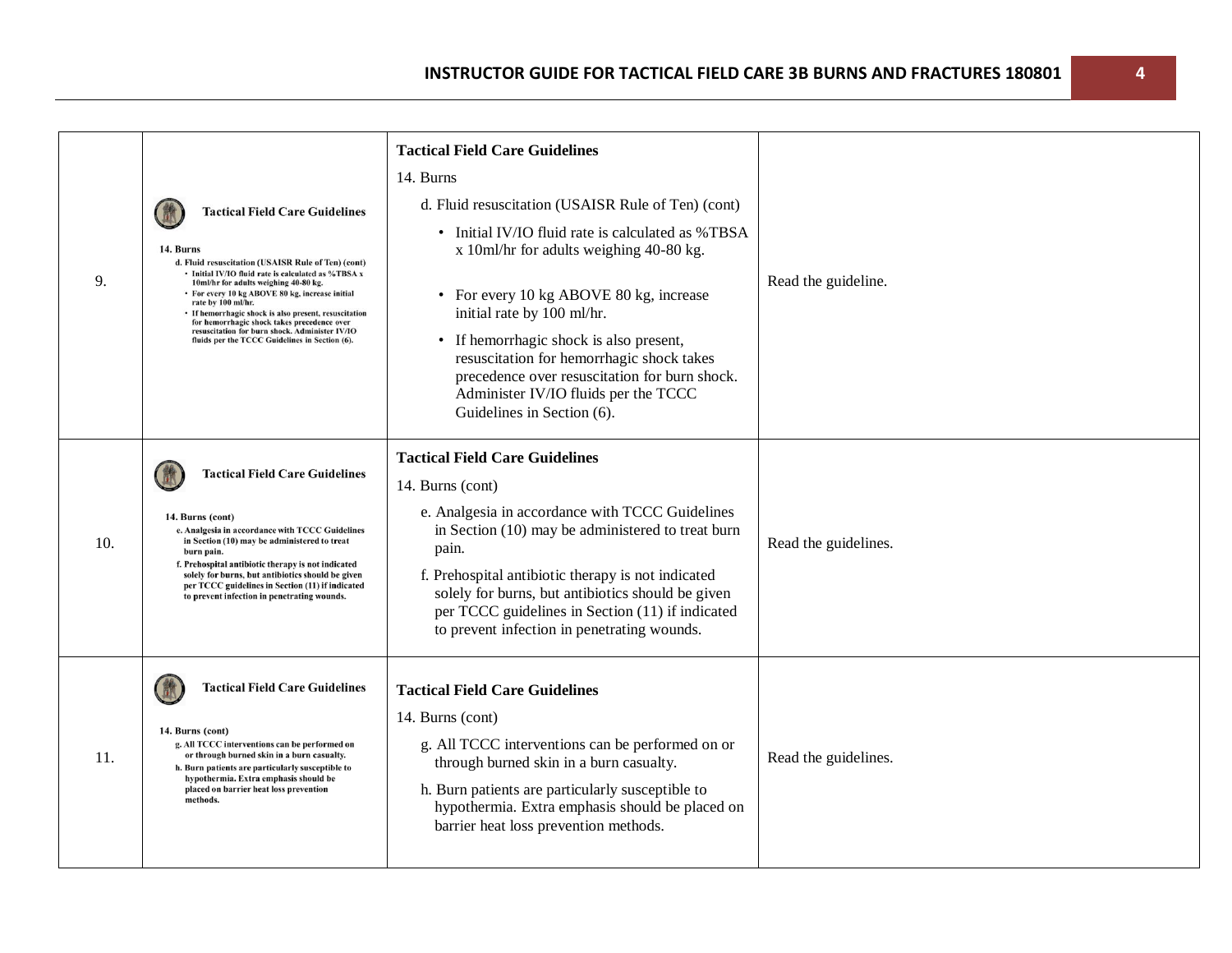| 12. | <b>Burns in Tactical Field</b><br>(静<br><b>Care Video</b><br><b>DEPLOYED MEDICINE</b><br><b>Tactical Field Care: Burns</b>                                                                         | <b>Burns in Tactical Field Care Video</b>                                                                                                       | Click on the photo to play the video.                       |
|-----|----------------------------------------------------------------------------------------------------------------------------------------------------------------------------------------------------|-------------------------------------------------------------------------------------------------------------------------------------------------|-------------------------------------------------------------|
| 13. | <b>Tactical Field Care Guidelines</b><br>(微<br>15. Splint fractures and recheck pulses.                                                                                                            | <b>Tactical Field Care Guidelines</b><br>15. Splint fractures and recheck pulses.                                                               | Read the guideline.                                         |
| 14. | <b>Fractures:</b><br>微<br><b>Open or Closed</b><br>· Open Fracture - associated with an<br>overlying skin wound<br>· Closed Fracture - no overlying skin wound<br>Closed fracture<br>Open fracture | <b>Fractures: Open or Closed</b><br>• Open Fracture - associated with an overlying skin<br>wound<br>• Closed Fracture - no overlying skin wound | Open fractures present a major threat of serious infection. |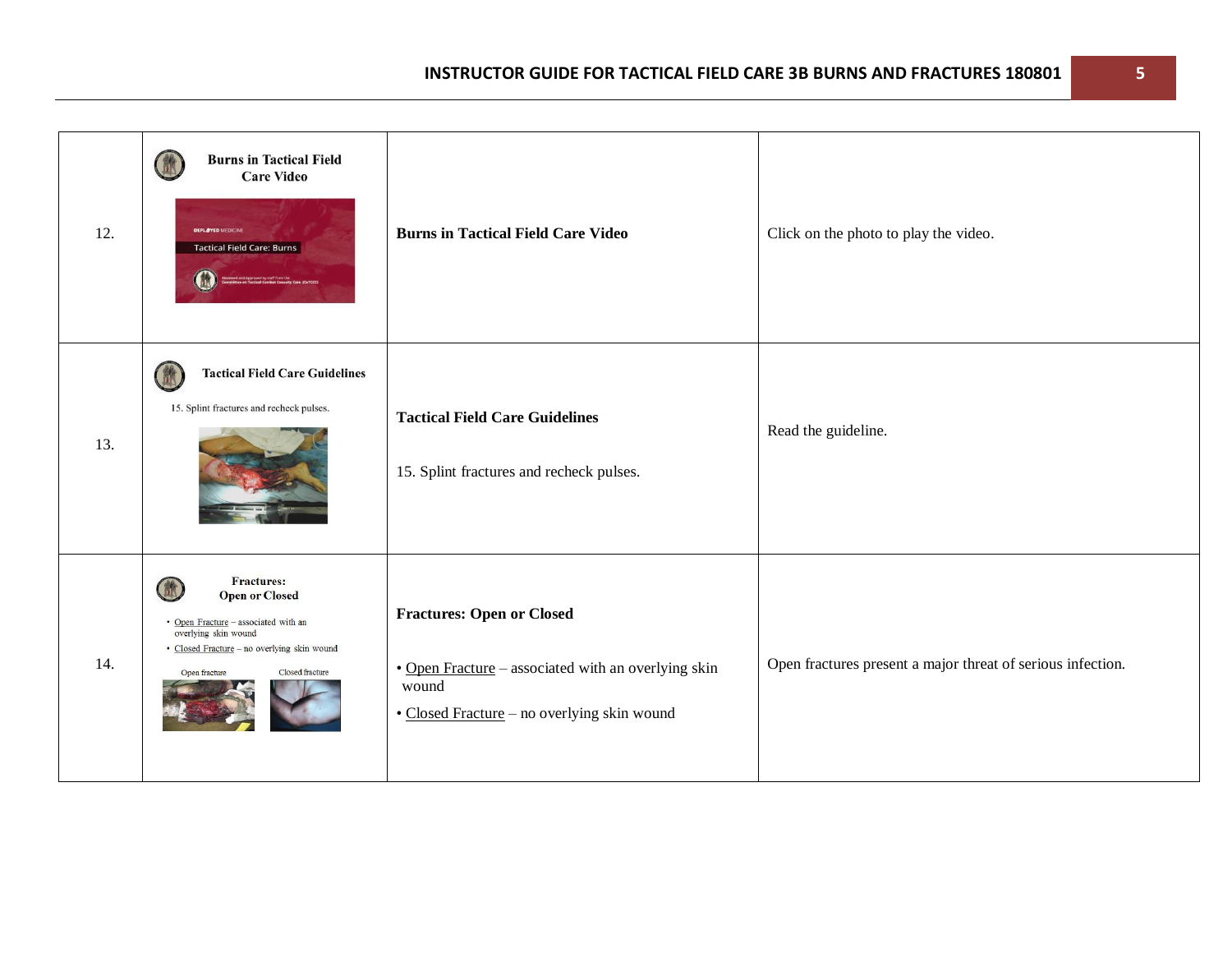| 15. | <b>Clues</b> to a<br><b>Closed Fracture</b><br>· Trauma with significant pain AND<br>· Marked swelling<br>• Audible or perceived snap<br>• Different length or shape of limb<br>• Loss of pulse or sensation distally<br>• Crepitus ("crunchy" sound) | <b>Clues to a Closed Fracture</b><br>• Trauma with significant pain AND<br>• Marked swelling<br>• Audible or perceived "snap"<br>• Different length or shape of limb<br>• Loss of pulse or sensation distally<br>• Crepitus ("crunchy" sound)            | What are the warning signs that an arm or leg might be fractured?             |
|-----|-------------------------------------------------------------------------------------------------------------------------------------------------------------------------------------------------------------------------------------------------------|----------------------------------------------------------------------------------------------------------------------------------------------------------------------------------------------------------------------------------------------------------|-------------------------------------------------------------------------------|
| 16. | <b>Splinting Objectives</b><br>• Prevent further injury<br>• Protect blood vessels and nerves<br>- Check pulse before and<br>after splinting<br>• Make casualty more<br>comfortable                                                                   | <b>Splinting Objectives</b><br>• Prevent further injury<br>• Protect blood vessels and nerves<br>- Check pulse before and after splinting<br>• Make casualty more comfortable                                                                            | Why do we take the time to splint fractures?                                  |
| 17. | <b>Principles of Splinting</b><br>• Check for other injuries<br>• Use rigid or bulky materials<br>• Try to pad or wrap if using rigid splint<br>· Secure splint with ace wrap, cravats, belts,<br>duct tape<br>• Try to splint before moving casualty | <b>Principles of Splinting</b><br>• Check for other injuries<br>• Use rigid or bulky materials<br>• Try to pad or wrap if using a rigid splint<br>• Secure splint with ace wrap, cravats, belts, duct tape<br>• Try to splint before moving the casualty | Here are some of the things that you want to do when splinting a<br>fracture. |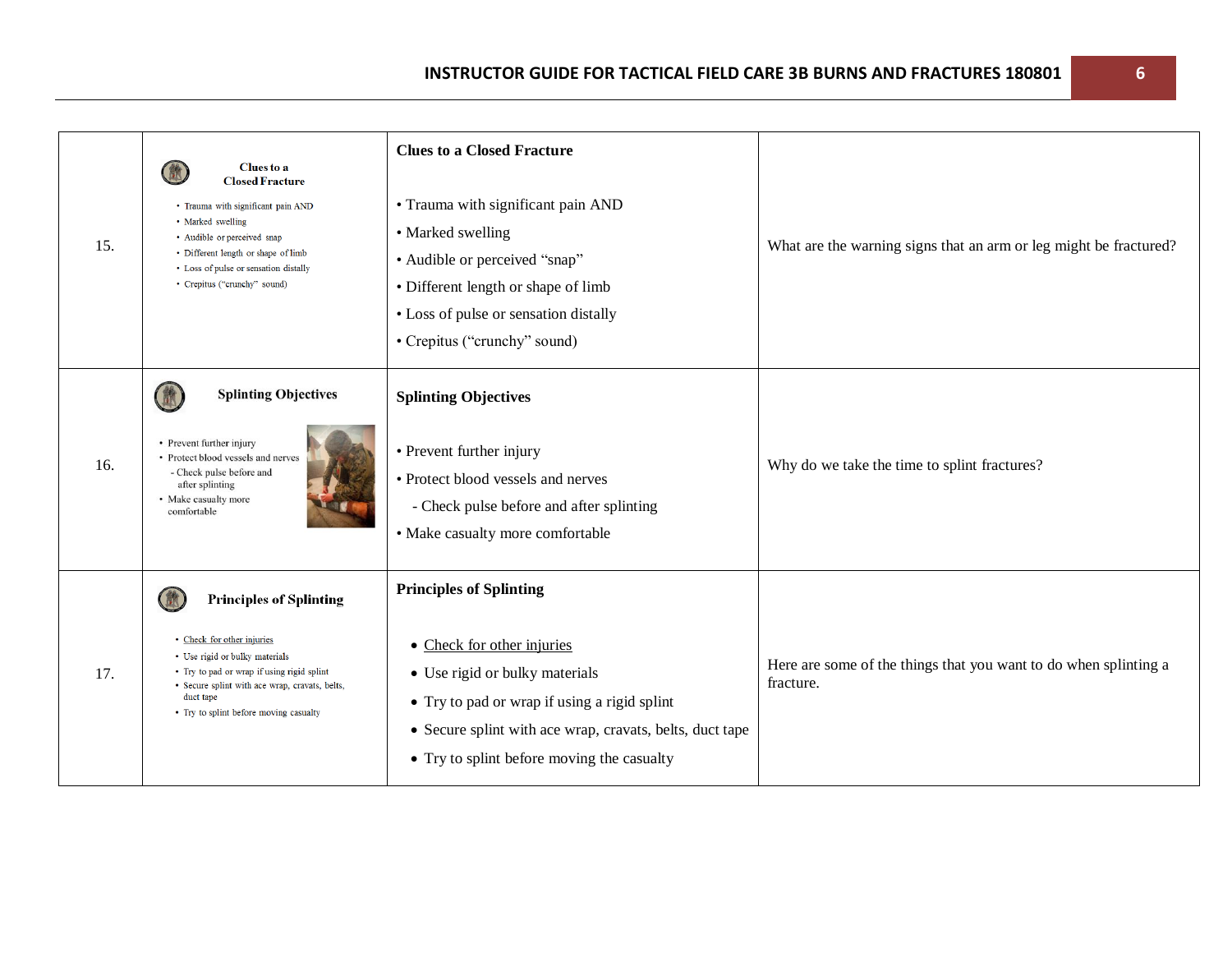| 18. | <b>Principles of Splinting</b><br>• Minimize manipulation of the extremity before<br>splinting.<br>• Incorporate the joint above and below.<br>• Arm fractures can be splinted to the shirt using<br>a sleeve.<br>• Consider traction splinting<br>for mid-shaft femur fractures.<br>• Check a distal pulse and skin<br>color before and after splinting. | <b>Principles of Splinting</b><br>• Minimize manipulation of the extremity before<br>splinting.<br>• Incorporate the joint above and below.<br>• Arm fractures can be splinted to the shirt using a<br>sleeve.<br>• Consider traction splinting for mid-shaft femur<br>fractures.<br>• Check a distal pulse and skin color before and after<br>splinting. | And here are a few more of the things that you want to do when<br>splinting a fracture.<br>The splint shown here is a traction splint. |
|-----|-----------------------------------------------------------------------------------------------------------------------------------------------------------------------------------------------------------------------------------------------------------------------------------------------------------------------------------------------------------|-----------------------------------------------------------------------------------------------------------------------------------------------------------------------------------------------------------------------------------------------------------------------------------------------------------------------------------------------------------|----------------------------------------------------------------------------------------------------------------------------------------|
| 19. | <b>Things to Avoid</b><br>in Splinting<br>· Manipulating the fracture too much and<br>damaging blood vessels or nerves<br>• Wrapping the splint too tight and cutting off<br>circulation below the splint                                                                                                                                                 | <b>Things to Avoid in Splinting</b><br>• Manipulating the fracture too much and<br>damaging blood vessels or nerves<br>• Wrapping the splint too tight and cutting off<br>circulation below the splint                                                                                                                                                    | You can do harm with splinting as well.                                                                                                |
| 20. | <b>Commercial</b><br><b>Splints</b>                                                                                                                                                                                                                                                                                                                       | <b>Commercial Splints</b>                                                                                                                                                                                                                                                                                                                                 | A pneumatic splint and a flexible type splint are shown here.                                                                          |